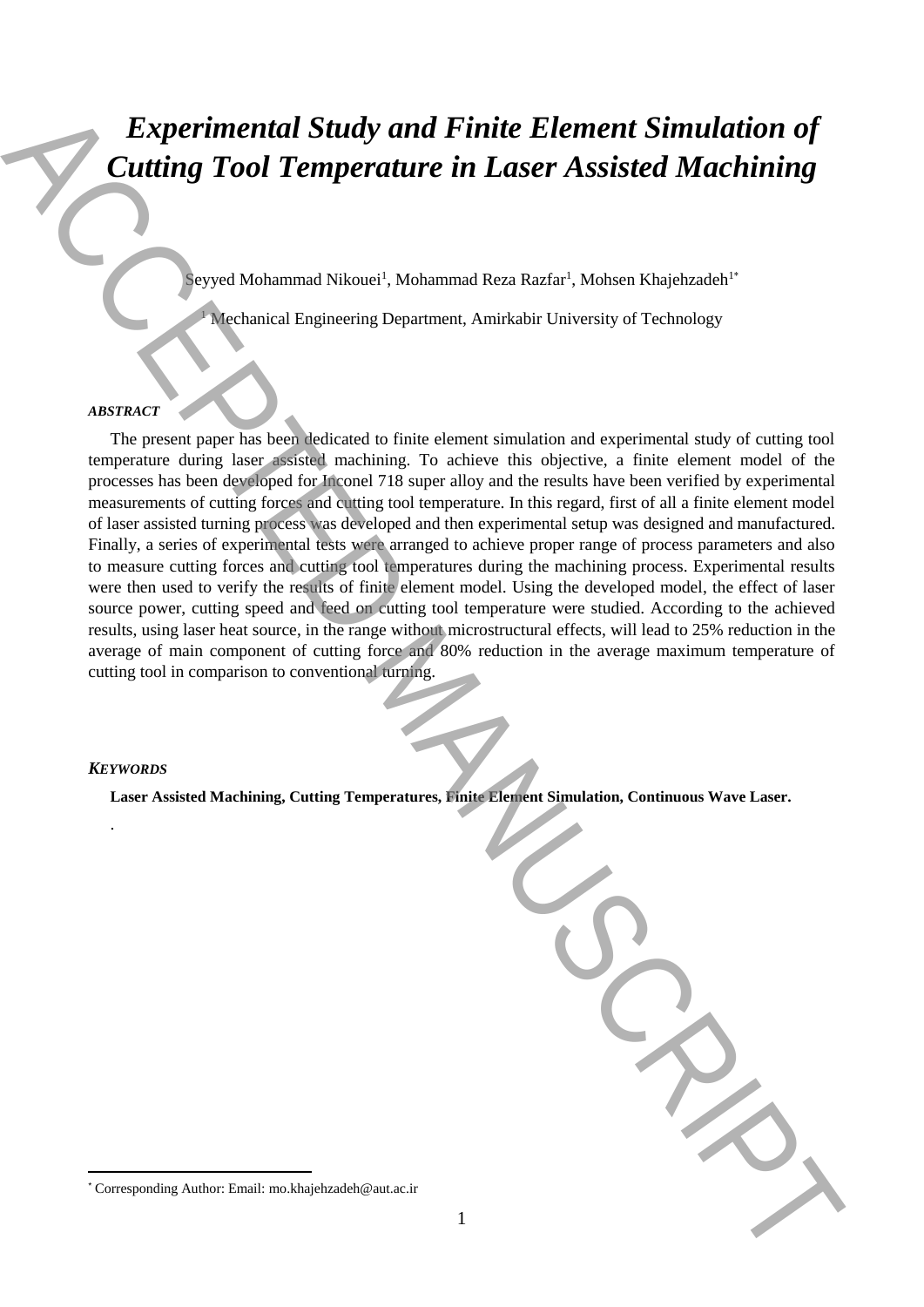## **1. Introduction**

Laser assisted machining is a process which uses a laser source, Fig. 1, to increase workpiece local temperature and thereby decrease the strength of material which is to be removed; therefore lower values of cutting forces and cutting temperatures are expected [1].



**Fig.1.Experimental Setup of Laser Assisted Machining.**

According to the previous studies [1-2], thermomechanical aspects of workpiece have been widely studied by numerical and experimental techniques, but limited works have considered theoretical and experimental aspects of cutting tool temperature in laser assisted machining processes. Therefore, in this research work, a finite element model have been developed to study the effects of laser power, cutting speed and feed on cutting tool temperature in laser assisted machining (LAM) of Inconel 718.

#### **2. Methodology**

In this research, using Deform 3D, a coupled thermo-mechanical finite element model have been developed to study cutting tool temperature, Fig. 2.

Because in LAM process, the laser beam is focused on the workpiece, it can be assumed that due to the laser heat flux entering the workpiece, the upper surface of the workpiece is preheated and is affected by a constant temperature  $(T_{Laser})$ , so according to the mathematical formulation introduced in Kashani et al. [2], to determine the temperature of different points on the workpiece being exposed to laser radiation, in proportion to the coexistence of laser power, cutting speed and feed, the surface temperature of the undeformed chip is calculated and is considered as the boundary condition governing the surface of the workpiece in the FEM model according to Fig. 2.

In order to validate finite element model, the cutting tool temperature in the experimental and simulation modes is compared; for this purpose, a specific point with coordinates (0.97, 4.3) mm is considered on the cutting tool rake face and the thermocouple is embedded at mentioned point and the time history of temperature at this point is compared using the experimental method and finite element model.



**Fig.2.Applying of boundary conditions and laser heat source on the work piece in the finite element model.**

In this research, Inconel 718 super alloy has been selected as workpiece material, Table 1; the elasticplastic behavior of this material can be described by Therefore, Johnson-Cook parameters including A, B, C, m, and n are gathered in Table 2.

| Table 1. Physical properties of Inconel 718 [3]. |                         |                |  |  |  |
|--------------------------------------------------|-------------------------|----------------|--|--|--|
| <b>Elastic Module</b>                            | <b>Tensile Strength</b> | <b>Density</b> |  |  |  |
| GPa                                              | MPa                     | $Kg/m^3$       |  |  |  |
| 177                                              | 655                     | 8220           |  |  |  |
| <b>Specific Heat</b>                             | <b>Melting Point</b>    | Poison ratio   |  |  |  |
| 520 J/kgK                                        | 1593 K                  | 0.273          |  |  |  |
|                                                  |                         |                |  |  |  |

| Table 2. Johson-Cook constants for Inconel 718 [3]. |      |      |                |        |  |  |
|-----------------------------------------------------|------|------|----------------|--------|--|--|
|                                                     | m    |      | <b>B</b> (MPa) | A(MPa) |  |  |
| 0.5189                                              | 2861 | 0085 | 699            | 1108   |  |  |

## **3. Results and discussion 3.1 Main Cutting Force**

As shown in Fig. 3, the use of 350 and 500W laser powers have respectively reduced the cutting forces by 11.5 and 23% compared to the conventional turning. This decrease is justified by the decrease in material flow stress with increasing temperature.